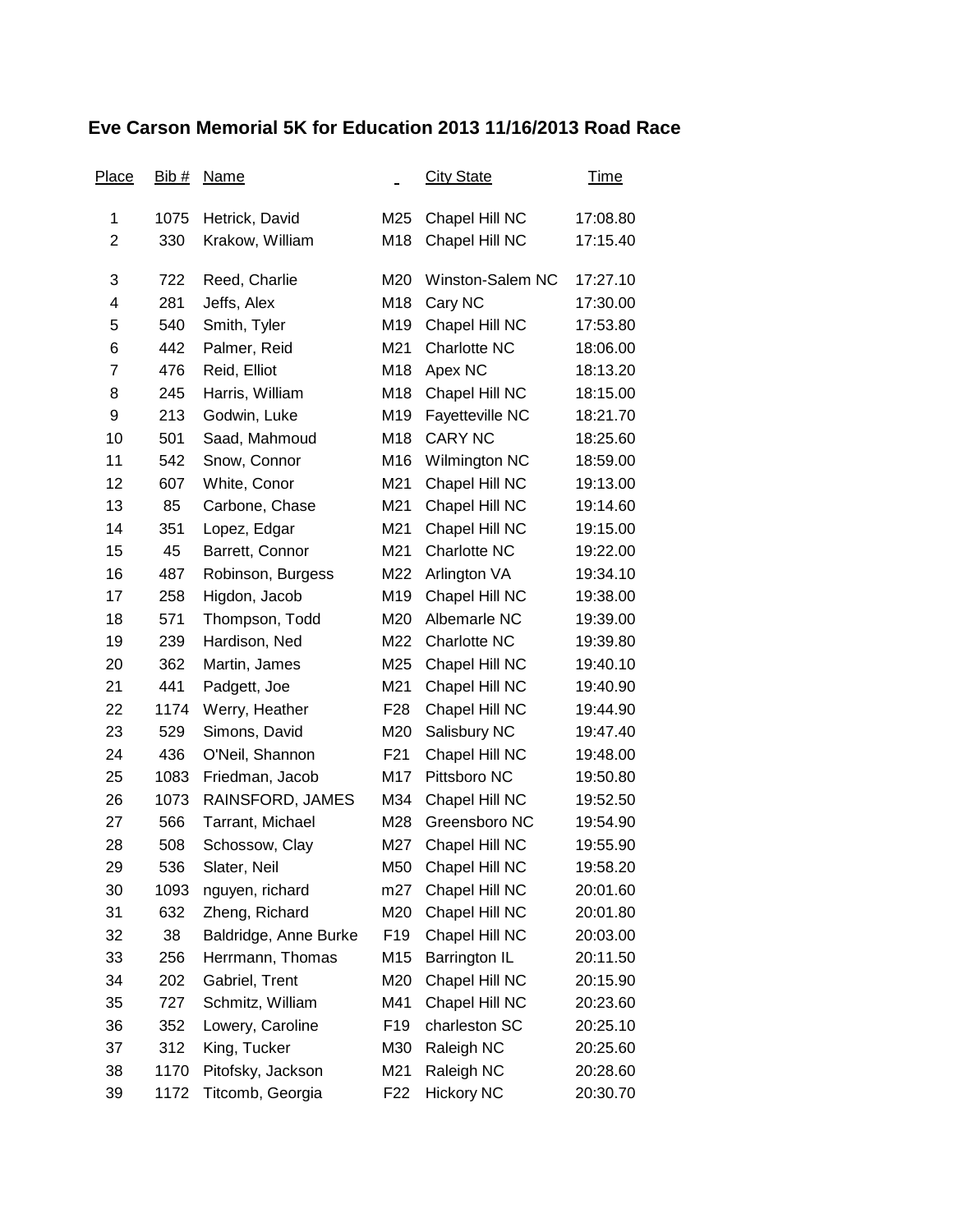| 40 | 1090 | Mangalea, Mike       | M26             | Chapel Hill NC       | 20:38.30 |
|----|------|----------------------|-----------------|----------------------|----------|
| 41 | 618  | Wohlfert, Jack       | M19             | Charlotte NC         | 20:40.30 |
| 42 | 438  | Orr, Wilson          | M22             | Memphis TN           | 20:43.10 |
| 43 | 674  | Hirschman, Dan       | M40             | Chapel Hill NC       | 20:47.10 |
| 44 | 740  | Vaughns, Kelli       | F32             | Chapel Hill NC       | 20:59.80 |
| 45 | 725  | Rooney, Michael      | M22             | Chapel Hill NC       | 21:04.00 |
| 46 | 1081 | Carlstein, Joseph    | M18             | Chapel Hill NC       | 21:11.30 |
| 47 | 429  | Nieman, Jeff         | M36             | Hillsborough NC      | 21:11.70 |
| 48 | 372  | McCoy, Dinesh        | M20             | <b>Plantation FL</b> | 21:12.90 |
| 49 | 181  | Fleming, Andrew      | M19             | Chapel Hill NC       | 21:18.90 |
| 50 | 69   | Broadbent, Harrison  | M19             | Raleigh NC           | 21:23.20 |
| 51 | 25   | Anderson, Riley      | M17             | <b>High Point NC</b> | 21:26.40 |
| 52 | 77   | Bryant, Herbie       | M44             | Southport NC         | 21:33.60 |
| 53 | 613  | Wildeboer, Peter     | M18             | Castle Hayne NC      | 21:33.90 |
| 54 | 131  | Dangler, Christopher | M32             | Chapel Hill NC       | 21:36.80 |
| 55 | 565  | Sykes, Samuel        | M20             | DURHAM NC            | 21:38.30 |
| 56 | 276  | Isom, Rachael        | F <sub>24</sub> | Carrboro NC          | 21:41.90 |
| 57 | 499  | Russo, Mike          | M18             | Chapel Hill NC       | 21:43.80 |
| 58 | 719  | Rahn, Blake          | M41             | Chapel Hill NC       | 21:47.00 |
| 59 | 518  | Sergesketter, Amanda | F <sub>20</sub> | Chapel Hill NC       | 21:51.10 |
| 60 | 222  | Griffin, Jessica     | F <sub>22</sub> | Sudbury MA           | 21:53.20 |
| 61 | 199  | Fritsch, Sarah       | F <sub>19</sub> | Chapel Hill NC       | 21:58.10 |
| 62 | 102  | Cheek, Anna          | F <sub>16</sub> | Mebane NC            | 22:06.20 |
| 63 | 585  | Van Zant, Tyler      | M20             | Rocky Mount NC       | 22:07.50 |
| 64 | 26   | Angelino, Brian      | M20             | Chapel Hill NC       | 22:08.60 |
| 65 | 223  | Griffin, Parker      | M24             | <b>RALEIGH NC</b>    | 22:13.10 |
| 66 | 734  | Smith, Richard       | M60             | Chapel Hill NC       | 22:16.00 |
| 67 | 135  | dargan, paul         | m23             | Durham NC            | 22:16.00 |
| 68 | 408  | Morgan, Eric         | M26             | <b>DURHAM NC</b>     | 22:22.60 |
| 69 | 679  | Ji, Kevin            | M22             | Washington DC        | 22:24.70 |
| 70 | 551  | Standard, Sean       | M18             | West Palm Beach F    | 22:27.10 |
| 71 | 1065 | Smith, Catherine     | F <sub>21</sub> | Atlanta GA           | 22:32.30 |
| 72 | 1066 | Bondurant, Ben       | M22             | Daniel Island SC     | 22:32.30 |
| 73 | 582  | Valenti, Lexi        | F <sub>18</sub> | <b>Clinton NC</b>    | 22:35.00 |
| 74 | 350  | Lohmann, Amanda      | F <sub>19</sub> | Chapel Hill NC       | 22:36.10 |
| 75 | 478  | Reynolds, Forrest    | M19             | Chapel Hill NC       | 22:37.10 |
| 76 | 249  | Hawes, Mary-Kathryn  | F <sub>19</sub> | Chapel Hill NC       | 22:38.90 |
| 77 | 116  | Cole, MacKinsey      | F <sub>19</sub> | athens GA            | 22:41.10 |
| 78 | 1071 | malek, shane         | M26             | Chapel Hill NC       | 22:42.20 |
| 79 | 125  | Creech, Heather      | F <sub>26</sub> | Chapel Hill NC       | 22:45.40 |
| 80 | 79   | Burns, Kyle          | M18             | Cary NC              | 22:46.30 |
| 81 | 667  | Glover, Brittney     | F <sub>21</sub> | Chapel Hill NC       | 22:46.70 |
| 82 | 635  | Anderson, Clare      | F <sub>21</sub> | Virginia Beach VA    | 22:46.80 |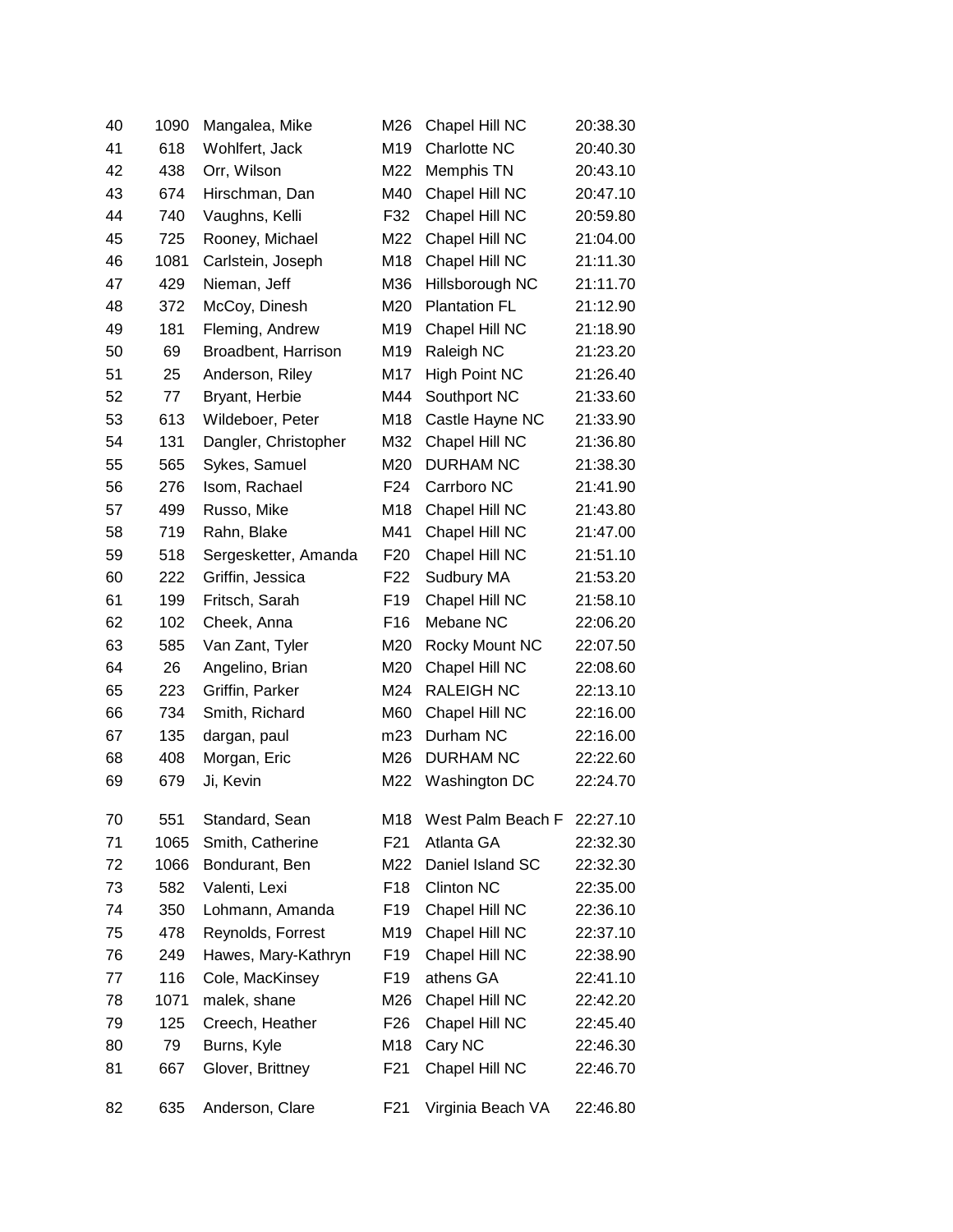| 83  | 35   | Avioli, Matt           | M20             | Chapel Hill NC      | 22:47.80 |
|-----|------|------------------------|-----------------|---------------------|----------|
| 84  | 137  | Davis, Stephanie       | F <sub>18</sub> | Chapel Hill NC      | 22:48.00 |
| 85  | 115  | Clough, Barrie         | F <sub>18</sub> | Charlotte NC        | 22:48.00 |
| 86  | 346  | Lindsey, Marty         | M51             | <b>DURHAM NC</b>    | 22:53.70 |
| 87  | 505  | Saunders, Julia        | F <sub>23</sub> | Charlotte NC        | 22:54.80 |
| 88  | 49   | Belk, Tricia           | F <sub>18</sub> | Charlotte NC        | 22:55.90 |
| 89  | 744  | Wampole, Mark          | M46             | Hillsborough NC     | 22:56.10 |
| 90  | 595  | Watson, Ariel          | F <sub>23</sub> | <b>RALEIGH NC</b>   | 22:57.10 |
| 91  | 474  | Rao, Sarada            | F <sub>29</sub> | Chapel Hill NC      | 22:57.20 |
| 92  | 534  | Single, Yvonne         | F <sub>51</sub> | Marietta GA         | 22:57.60 |
| 93  | 311  | King, Evan             | M21             | Chapel Hill NC      | 22:58.00 |
| 94  | 41   | Barbaree, Joseph       | M50             | Marietta GA         | 23:03.70 |
| 95  | 672  | Harman, Booski         | F33             | <b>RALEIGH NC</b>   | 23:05.70 |
| 96  | 729  | Sellers, Booski        | F33             | <b>RALEIGH NC</b>   | 23:05.80 |
| 97  | 504  | Sang, Joseph           | M22             | Greenville NC       | 23:06.30 |
| 98  | 150  | Dolan, Mackenzie       | F <sub>20</sub> | Cary NC             | 23:06.50 |
| 99  | 292  | Jordan, Kris           | M28             | Hillsborough NC     | 23:07.70 |
| 100 | 657  | Fenwick, Jacob         | M <sub>9</sub>  | Hillsborough NC     | 23:07.80 |
| 101 | 562  | Sutherland, Joel       | M28             | Carrboro NC         | 23:08.50 |
| 102 | 1095 | Bellman, Jon           | M50             | <b>DURHAM NC</b>    | 23:12.20 |
| 103 | 723  | Robinson, Nick         | M49             | Chapel Hill NC      | 23:14.80 |
| 104 | 289  | Jones, Justin          | M23             | Raleigh NC          | 23:17.50 |
| 105 | 22   | Anagnos, Margaret      | F <sub>19</sub> | Chapel Hill NC      | 23:18.20 |
| 106 | 506  | Schneider, Matt        | M22             | Chapel Hill NC      | 23:19.30 |
| 107 | 57   | Blount, Thomas         | M19             | Chapel Hill NC      | 23:20.30 |
| 108 | 88   | Carson, Andrew         | M26             | athens GA           | 23:22.20 |
| 109 | 596  | Watson, Christopher    | M22             | <b>RALEIGH NC</b>   | 23:22.60 |
| 110 | 1074 | Lohmann, Ken           | M54             | Chapel Hill NC      | 23:26.00 |
| 111 | 591  | Waller, Hailey         | F <sub>19</sub> | Chapel Hill NC      | 23:28.50 |
| 112 | 466  | Puszczynski, Alexandra | F <sub>19</sub> | <b>Benson NC</b>    | 23:29.40 |
| 113 | 266  | Hoover, Julia          | F <sub>20</sub> | <b>Charlotte NC</b> | 23:30.10 |
| 114 | 127  | Crisp, Matt            | M20             | Chapel Hill NC      | 23:34.50 |
| 115 | 444  | Papalia, Marisa        | F <sub>18</sub> | Kernersville NC     | 23:36.50 |
| 116 | 532  | Single, Erin           | F24             | Marietta GA         | 23:40.40 |
| 117 | 639  | Beasley, Scott         | M19             | Lexington VA        | 23:41.20 |
| 118 | 253  | Herndon, Kolby         | M28             | Hillsborough NC     | 23:42.90 |
| 119 | 673  | Hawk, Nicholas         | M18             | <b>CARY NC</b>      | 23:42.90 |
| 120 | 1096 | Spickard, Anna         | F21             | Nashville TN        | 23:49.10 |
| 121 | 437  | Orr, Caroline          | F <sub>20</sub> | Chapel Hill NC      | 23:49.90 |
| 122 | 1094 | Prasertpol, Wissuta    | F27             | Carrboro NC         | 23:52.90 |
| 123 | 1175 | Gillion, Madeline      | F <sub>20</sub> | Chapel Hill NC      | 23:54.00 |
| 124 | 482  | Rezac, Carter          | M21             | Raleigh NC          | 23:54.60 |
| 125 | 401  | Miller, Amber          | F <sub>20</sub> | Goldsboro NC        | 23:56.70 |
| 126 | 246  | hartsell, catherine    | F <sub>26</sub> | Durham NC           | 23:58.00 |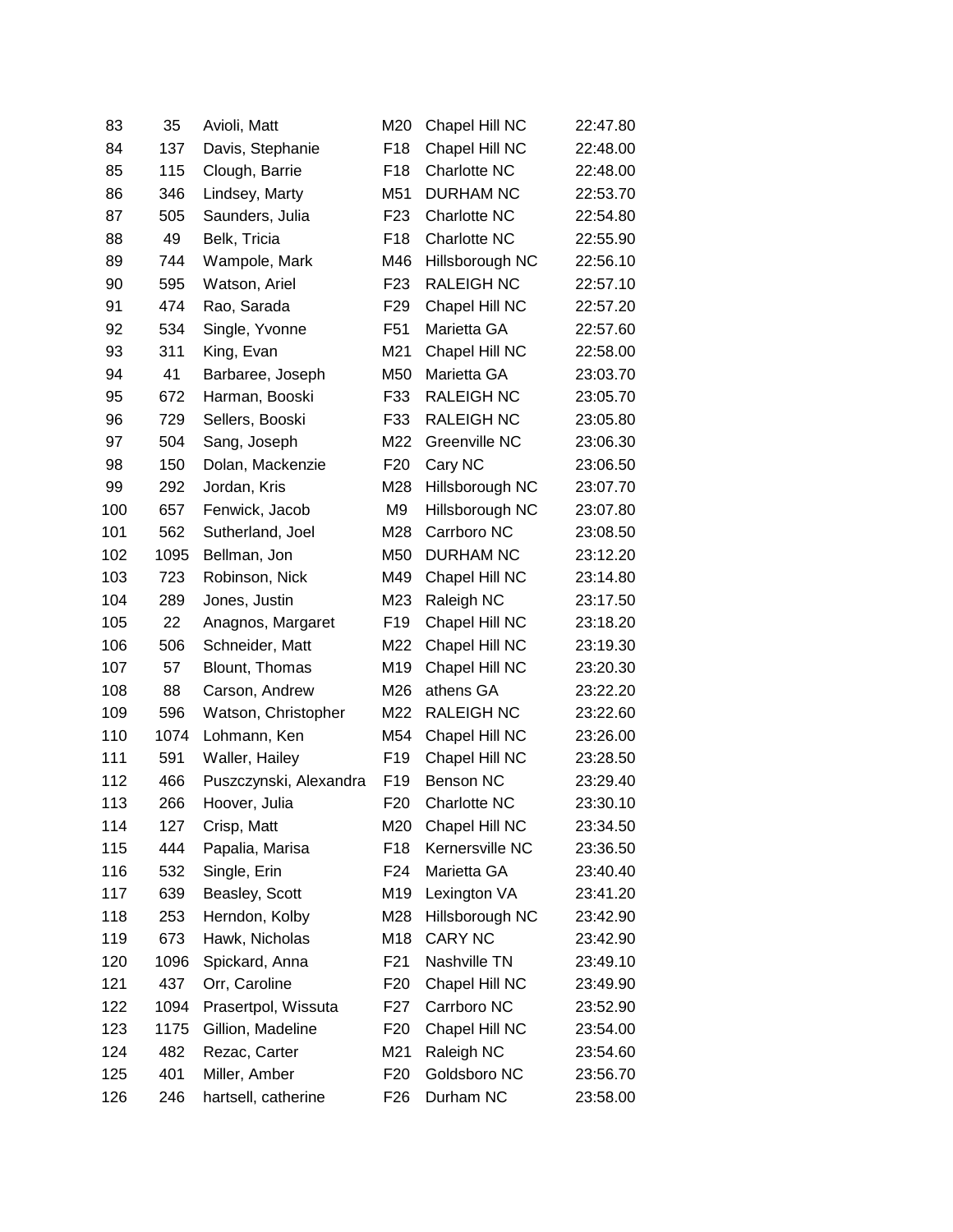| 127 | 360  | Manring, Kayla       | F <sub>19</sub>  | Raleigh NC                | 24:00.60 |
|-----|------|----------------------|------------------|---------------------------|----------|
| 128 | 584  | Van Noy, Lindsay     | F <sub>18</sub>  | Chapel Hill NC            | 24:00.60 |
| 129 | 687  | Klein, Grace         | F <sub>20</sub>  | <b>Clarendon Hills IL</b> | 24:01.60 |
| 130 | 538  | Smith, Kevin         | M15              | Cary NC                   | 24:04.20 |
| 131 | 229  | Haddon, Tyler        | M15              | Cary NC                   | 24:04.20 |
| 132 | 689  | Leonard, Karen       | F <sub>19</sub>  | Fayetteville NC           | 24:06.80 |
| 133 | 473  | Randall, Hannah      | F <sub>18</sub>  | Asheville NC              | 24:13.40 |
| 134 | 485  | Roberts, Sarah       | F32              | Chapel Hill NC            | 24:15.30 |
| 135 | 484  | Roberts, Jason       | M37              | Chapel Hill NC            | 24:15.80 |
| 136 | 439  | Overcarsh, Emily     | F <sub>20</sub>  | Chapel Hill NC            | 24:20.20 |
| 137 | 688  | Kugler, Jason        | M35              | Durham NC                 | 24:21.30 |
| 138 | 42   | Barber, Caroline     | F <sub>19</sub>  | Millersville MD           | 24:23.10 |
| 139 | 321  | Knowlton, Jeremy     | M22              | Reidsville NC             | 24:25.80 |
| 140 | 205  | Gauger, Matthew      | M36              | Durham NC                 | 24:28.40 |
| 141 | 19   | Allison, Collins     | M20              | Chapel Hill NC            | 24:29.30 |
| 142 | 139  | Dearmin, Seth        | M29              | Raleigh NC                | 24:30.10 |
| 143 | 1097 | belitsky, catherine  | f49              | Carrboro NC               | 24:31.30 |
| 144 | 743  | Wallace, Jacqueline  | F <sub>21</sub>  | Chapel Hill NC            | 24:32.60 |
| 145 | 1098 | Kirchhofer, Allie    | F <sub>20</sub>  | Chapel Hill NC            | 24:33.20 |
| 146 | 737  | tabb, amanda         | F <sub>21</sub>  | Chapel Hill NC            | 24:33.70 |
| 147 | 434  | Ondrish, Stephen     | M49              | <b>WAKE FOREST NC</b>     | 24:38.40 |
| 148 | 746  | Warner, Shelley      | F <sub>18</sub>  | Cary NC                   | 24:38.70 |
| 149 | 385  | McNeely, Justin      | M14              | Salisbury NC              | 24:38.90 |
| 150 | 642  | Boutwell, Molly      | F <sub>19</sub>  | Chapel Hill NC            | 24:43.40 |
| 151 | 691  | Lieth, Kai           | M21              | Chapel Hill NC            | 24:46.30 |
| 152 | 1076 | Anderson, Allen      | m62              | Chapel Hill NC            | 24:46.80 |
| 153 | 298  | Kanoy, Carolyn       | F60              | winston-salem NC          | 24:48.20 |
| 154 | 1078 | Halev, Davida        | F <sub>15</sub>  | Chapel Hill NC            | 24:48.50 |
| 155 | 43   | Barber, Katie        | F <sub>19</sub>  | Advance NC                | 24:49.90 |
| 156 | 215  | Gonzalez Pena, Tita  | F <sub>19</sub>  | Dallas TX                 | 24:52.50 |
| 157 | 382  | McLendon, Kelly      | F <sub>19</sub>  | Raleigh NC                | 24:54.50 |
| 158 | 225  | Gupton, John         | M18              | Wilmington NC             | 24:54.70 |
| 159 | 697  | Lovell, Eli          | M28              | Chapel Hill NC            | 24:57.00 |
| 160 | 690  | Letourneau, Lisa     | F <sub>23</sub>  | Chapel Hill NC            | 24:58.10 |
| 161 | 143  | Dennis, Anna         | F <sub>2</sub> 7 | <b>Charlotte NC</b>       | 24:58.90 |
| 162 | 698  | Lowe, Sarah          | F24              | Chapel Hill NC            | 24:59.30 |
| 163 | 36   | Avramidis, Rena      | F <sub>22</sub>  | Apex NC                   | 24:59.70 |
| 164 | 649  | Cole, Nathan         | M19              | Chapel Hill NC            | 24:59.80 |
| 165 | 305  | Kent, Lauren         | F <sub>19</sub>  | winston-salem NC          | 24:59.80 |
| 166 | 155  | Doyle, Kathleen      | F <sub>20</sub>  | Chapel Hill NC            | 25:00.70 |
| 167 | 1067 | Hanes, Jeanie        | F <sub>20</sub>  | Chapel Hill NC            | 25:00.80 |
| 168 | 645  | Buige, Ashley        | F18              | Concord NC                | 25:02.70 |
| 169 | 145  | deSaussure, Caroline | F18              | Mooresville NC            | 25:05.40 |
| 170 | 481  | Reynolds, Mark       | M49              | Charlotte NC              | 25:05.40 |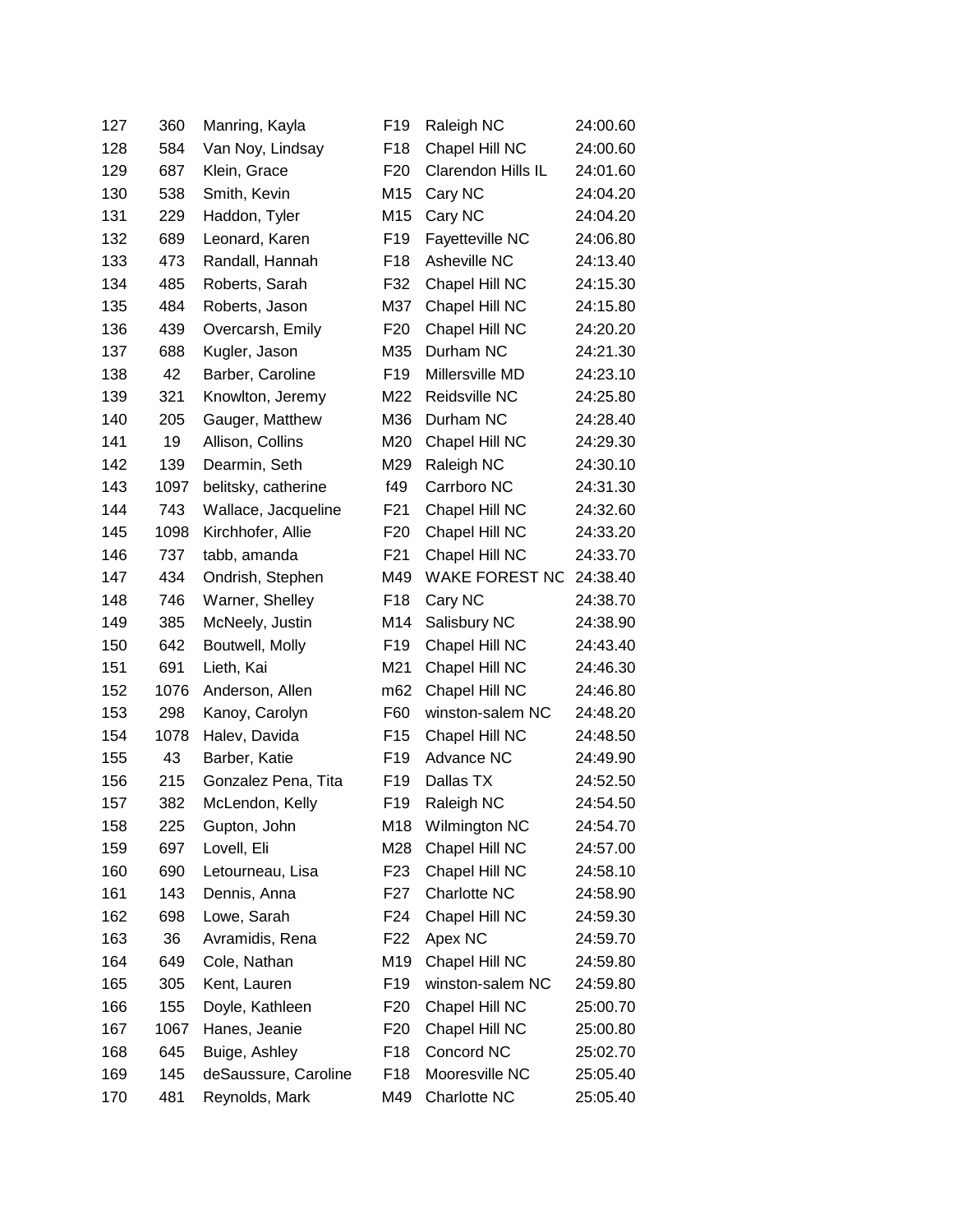| 171 | 81   | Buso, Danielle      | F <sub>18</sub>  | <b>CARY NC</b>       | 25:05.80 |
|-----|------|---------------------|------------------|----------------------|----------|
| 172 | 469  | Radford, Jay        | M44              | Chapel Hill NC       | 25:09.20 |
| 173 | 176  | Fefer, Elizabeth    | F33              | Morrisville NC       | 25:09.60 |
| 174 | 592  | walsh, charles      | M49              | Jupiter FL           | 25:12.70 |
| 175 | 30   | Archer, David       | M16              | Carrboro NC          | 25:14.80 |
| 176 | 1077 | Boulton, Katherine  | F <sub>15</sub>  | Chapel Hill NC       | 25:17.20 |
| 177 | 1099 | Branson, Sheri      | F <sub>55</sub>  | Chapel Hill NC       | 25:22.30 |
| 178 | 651  | Covington, Alex     | M23              | Chapel Hill NC       | 25:23.00 |
| 179 | 1176 | Chapman, Johnny     | M21              | Apex NC              | 25:25.40 |
| 180 | 741  | Walden, Alexander   | M19              | Charlotte NC         | 25:28.80 |
| 181 | 56   | Blalock, Catherine  | F <sub>18</sub>  | Chapel Hill NC       | 25:28.90 |
| 182 | 609  | Whitener, Elisabeth | F <sub>20</sub>  | asheboro NC          | 25:30.50 |
| 183 | 630  | Zanikos, Dylan      | M19              | Fayetteville NC      | 25:31.50 |
| 184 | 586  | Varner, Christopher | M26              | Chapel Hill NC       | 25:31.80 |
| 185 | 151  | Dorough, Adeline    | F <sub>19</sub>  | Chapel Hill NC       | 25:32.40 |
| 186 | 234  | Hanes, Sydney       | F <sub>19</sub>  | Chapel Hill NC       | 25:35.20 |
| 187 | 470  | Ralston, Katie      | F19              | Chapel Hill NC       | 25:35.60 |
| 188 | 456  | Pomer, Alex         | M26              | Chapel Hill NC       | 25:36.00 |
| 189 | 477  | Reiff, Julie        | F <sub>20</sub>  | Chapel Hill NC       | 25:36.80 |
| 190 | 1084 | Schulman, Shelby    | F <sub>19</sub>  | <b>Westport CT</b>   | 25:37.30 |
| 191 | 322  | knox, beth ann      | f28              | Chapel Hill NC       | 25:37.30 |
| 192 | 99   | Chandler, Ted       | M23              | <b>BURLINGTON NC</b> | 25:42.70 |
| 193 | 383  | McManus, Brenna     | F18              | Chapel Hill NC       | 25:43.20 |
| 194 | 435  | O'Neil, Michael     | M18              | Wilmington NC        | 25:43.90 |
| 195 | 588  | Violette, Jane      | F <sub>18</sub>  | Chapel Hill NC       | 25:44.40 |
| 196 | 489  | Rocha, Ana          | F21              | Chapel Hill NC       | 25:44.60 |
| 197 | 519  | Sewell, Robert      | M21              | Atlanta GA           | 25:44.90 |
| 198 | 467  | Quillin, Molly      | F <sub>19</sub>  | Chapel Hill NC       | 25:45.40 |
| 199 | 430  | Nieman, Stephanie   | F <sub>29</sub>  | Hillsborough NC      | 25:46.80 |
| 200 | 369  | Mazzocchi, Jay      | M54              | Chapel Hill NC       | 25:47.70 |
| 201 | 624  | Yon, Craig          | M19              | Chapel Hill NC       | 25:48.50 |
| 202 | 625  | Yon, Keith          | M21              | Charlotte NC         | 25:49.70 |
| 203 | 440  | Pace, Mary          | F <sub>20</sub>  | Chapel Hill NC       | 25:51.10 |
| 204 | 671  | Grimes, Lauren      | F <sub>26</sub>  | Chapel Hill NC       | 25:51.40 |
| 205 | 530  | Sims, Ashley        | F <sub>26</sub>  | Chapel Hill NC       | 25:51.80 |
| 206 | 721  | Ramsey, Caroline    | F31              | <b>ATHENS GA</b>     | 25:54.00 |
| 207 | 148  | Dibble, Hannah      | F <sub>2</sub> 1 | Chapel Hill NC       | 25:54.40 |
| 208 | 110  | clarke, al          | M56              | athens GA            | 25:55.70 |
| 209 | 163  | Edmonds, Daniel     | M16              | Fayetteville NC      | 26:00.40 |
| 210 | 164  | Edmonds, Pete       | M51              | Fayetteville NC      | 26:00.50 |
| 211 | 590  | Walker, Maggie      | F <sub>20</sub>  | Chapel Hill NC       | 26:00.70 |
| 212 | 564  | Sweeney, Caitlin    | F <sub>19</sub>  | Charlotte NC         | 26:04.00 |
| 213 | 726  | Routh, Tina         | F42              | <b>CARY NC</b>       | 26:04.80 |
| 214 | 692  | Lieth, Linnea       | F <sub>18</sub>  | Chapel Hill NC       | 26:07.30 |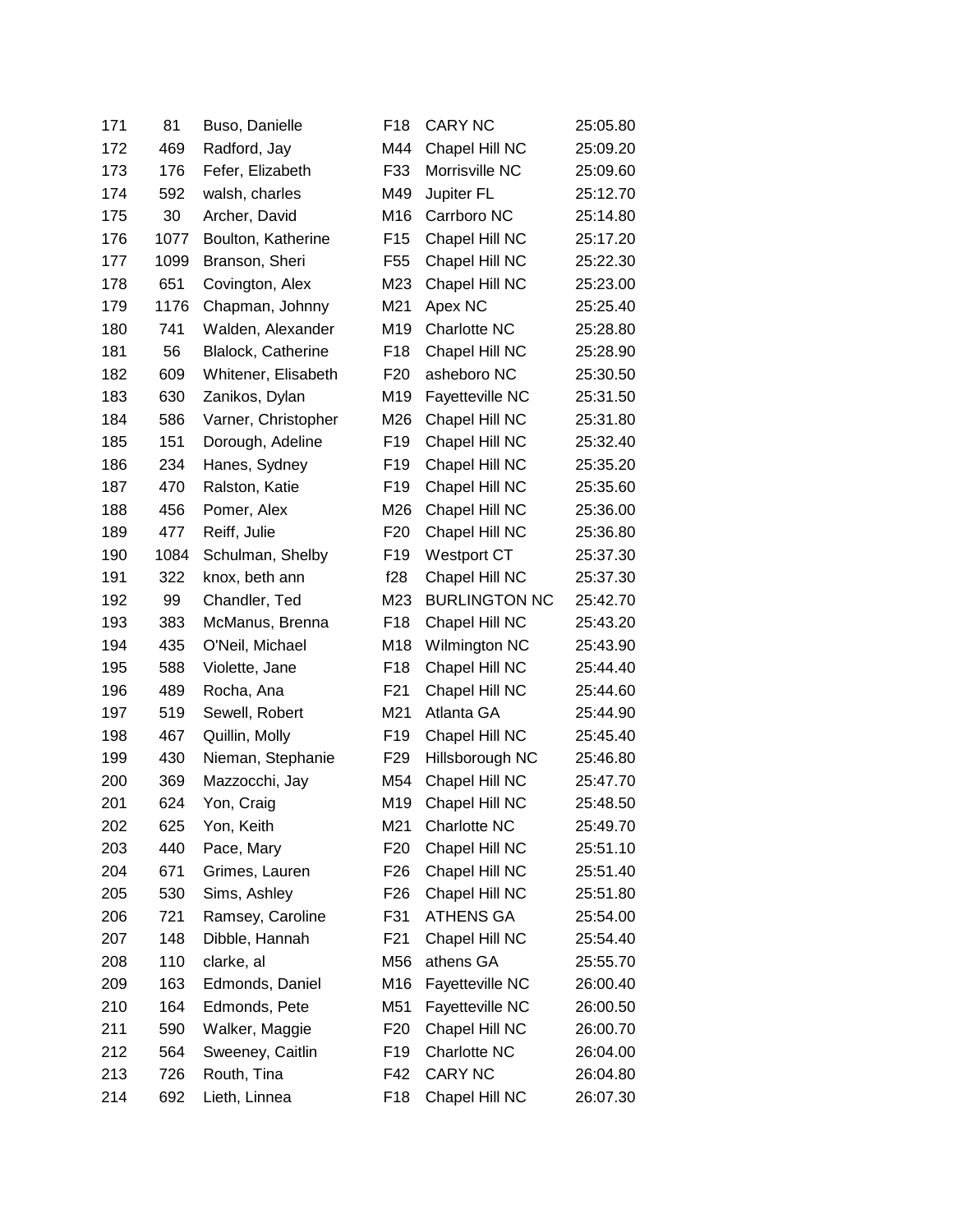| 215 | 343  | Lee, Grace           | F <sub>18</sub> | Chapel Hill NC          | 26:08.20 |
|-----|------|----------------------|-----------------|-------------------------|----------|
| 216 | 637  | Bartlett, Nicholas   | M22             | Chapel Hill NC          | 26:09.80 |
| 217 | 1063 | Ziglar, Lindsey      | F <sub>18</sub> | Chapel Hill NC          | 26:13.00 |
| 218 | 1064 | Ziglar, Megan        | F47             | Chapel Hill NC          | 26:13.50 |
| 219 | 468  | Raczka, Kerry        | F <sub>18</sub> | Chapel Hill NC          | 26:17.20 |
| 220 | 643  | Brennan, Paula       | F50             | Cary NC                 | 26:18.30 |
| 221 | 380  | McKenna, Kelsey      | F <sub>19</sub> | Armonk NY               | 26:18.50 |
| 222 | 21   | Ambler, Elizabeth    | F <sub>20</sub> | Chapel Hill NC          | 26:19.00 |
| 223 | 684  | Keck, Frazier        | M52             | Cary NC                 | 26:19.00 |
| 224 | 308  | Key, Courtney        | F <sub>19</sub> | Chapel Hill NC          | 26:20.30 |
| 225 | 37   | Bahethi, Rohini      | F <sub>18</sub> | Chapel Hill NC          | 26:21.00 |
| 226 | 286  | Joiner, Austin       | M16             | Cary NC                 | 26:23.30 |
| 227 | 53   | Bird, Krista         | F <sub>16</sub> | <b>CHARLOTTE NC</b>     | 26:24.40 |
| 228 | 559  | story, christina     | f28             | Chapel Hill NC          | 26:25.00 |
| 229 | 390  | Mecca, Joe           | M50             | <b>CARY NC</b>          | 26:26.90 |
| 230 | 1085 | Mullendore, Julia    | F <sub>19</sub> | Kirkwood MO             | 26:27.90 |
| 231 | 447  | Parker, William      | M19             | Lumberton NC            | 26:28.50 |
| 232 | 1091 | Heubel, Michael      | M18             | <b>Clemmons NC</b>      | 26:28.80 |
| 233 | 217  | Gouveia, Katie       | F <sub>19</sub> | lawrenceville GA        | 26:33.10 |
| 234 | 669  | Goyer, David         | M21             | Charlotte NC            | 26:35.30 |
| 235 | 180  | Fleischer, Richard   | M50             | Charlotte NC            | 26:37.10 |
| 236 | 709  | Moore, Madison       | F <sub>20</sub> | charlotte NC            | 26:38.80 |
| 237 | 531  | Single, Eric         | M22             | Marietta GA             | 26:42.60 |
| 238 | 31   | Archer, Kelly        | F <sub>20</sub> | Carrboro NC             | 26:46.90 |
| 239 | 413  | Mullis, Randy        | M53             | Carrboro NC             | 26:48.00 |
| 240 | 713  | Padykula, Karen      | F <sub>29</sub> | Mooresville NC          | 26:48.30 |
| 241 | 677  | Hutton, Corinna      | F28             | Durham NC               | 26:48.40 |
| 242 | 50   | Benjumea, Darrin     | M20             | Chapel Hill NC          | 26:48.50 |
| 243 | 74   | Bruno, Dean          | M49             | Chapel Hill NC          | 26:53.20 |
| 244 | 177  | Feinleib, Laura      | F <sub>18</sub> | <b>Ellicott City MD</b> | 26:53.90 |
| 245 | 742  | Walker, Anna         | F35             | Durham NC               | 26:57.60 |
| 246 | 39   | Balkonis, Emily      | F21             | Warren NJ               | 26:57.80 |
| 247 | 638  | Batchelor, Katharine | F <sub>20</sub> | Chapel Hill NC          | 26:57.80 |
| 248 | 347  | Lindsey, WIII        | M22             | <b>DURHAM NC</b>        | 26:59.10 |
| 249 | 33   | Ashcraft, Thomas     | M21             | <b>Beaufort NC</b>      | 26:59.80 |
| 250 | 52   | Bethke, Bernard      | M60             | Silver Spring MD        | 26:59.90 |
| 251 | 356  | Mangum, Skip         | M44             | <b>Holly Springs NC</b> | 27:00.10 |
| 252 | 273  | Hunt, Eason          | M10             | Fort Mill SC            | 27:02.00 |
| 253 | 274  | Hunt, Steve          | M39             | Fort Mill SC            | 27:03.70 |
| 254 | 494  | Rotenberry, Mark     | M54             | Chapel Hill NC          | 27:04.30 |
| 255 | 214  | Goff, Daniel         | M20             | Dunn NC                 | 27:05.70 |
| 256 | 707  | Merkel, Hugh         | M46             | Chapel Hill NC          | 27:05.80 |
| 257 | 72   | Brubaker, John       | M49             | greensboro NC           | 27:10.10 |
| 258 | 128  | Crume, Richard       | M61             | Chapel Hill NC          | 27:10.40 |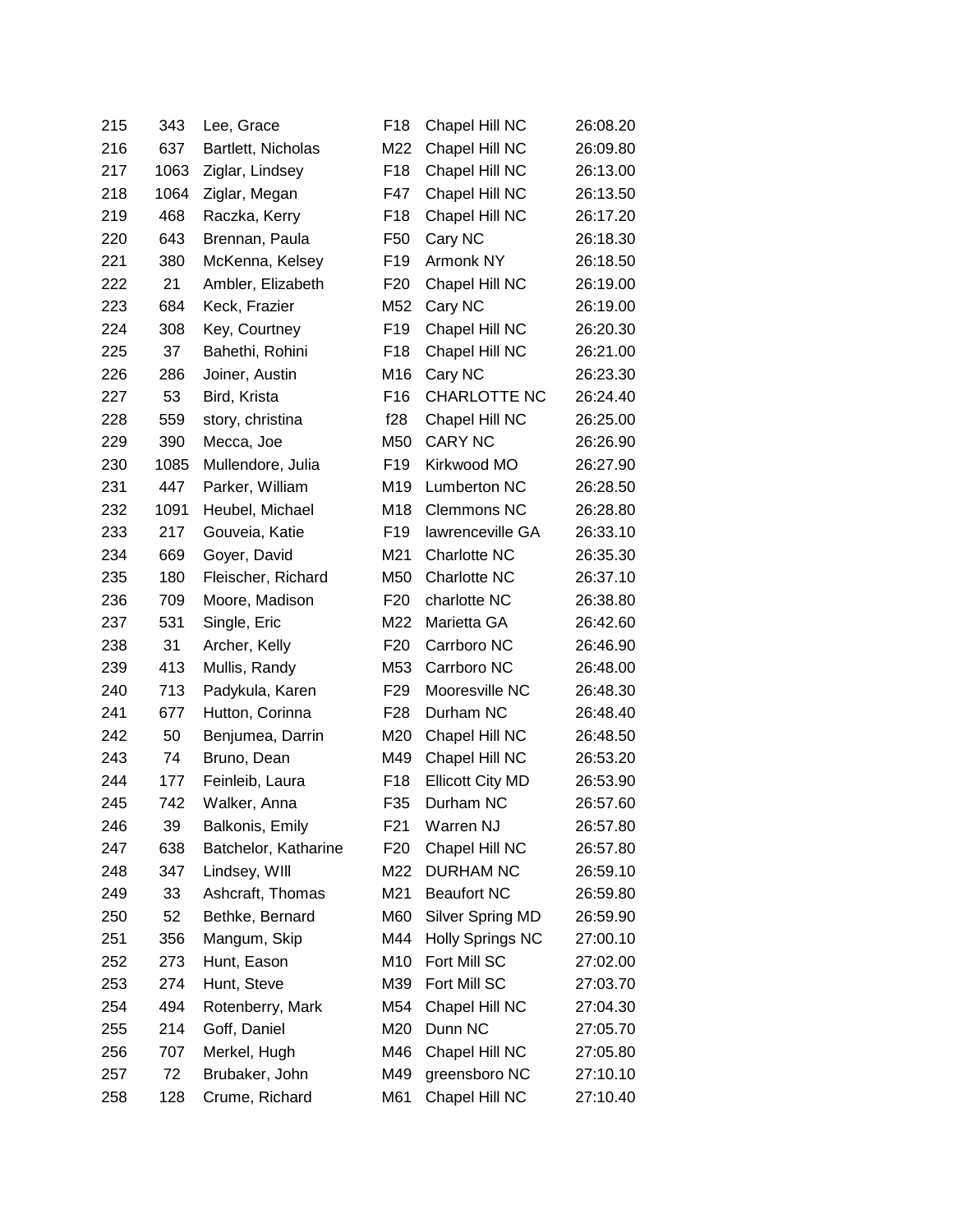| 259 | 211  | Ginsberg, Alec       | M22             | Jericho NY             | 27:12.90 |
|-----|------|----------------------|-----------------|------------------------|----------|
| 260 | 433  | O'Brien, Mackenzie   | F <sub>18</sub> | <b>High Point NC</b>   | 27:13.30 |
| 261 | 514  | seitzer, mary beth   | F52             | Oxford NC              | 27:13.50 |
| 262 | 75   | Bruno, Elizabeth     | F48             | Chapel Hill NC         | 27:14.80 |
| 263 | 568  | Thomas, Lauren       | F <sub>18</sub> | Chapel Hill NC         | 27:14.90 |
| 264 | 18   | Alford, Alicia       | F <sub>18</sub> | Jacksonville NC        | 27:17.00 |
| 265 | 248  | Harward, Jeff        | M49             | Mebane NC              | 27:17.30 |
| 266 | 257  | Herrmann, Timothy    | M50             | Barrington IL          | 27:18.10 |
| 267 | 524  | Sherman, Jennifer    | F33             | Durham NC              | 27:18.30 |
| 268 | 1092 | Sherman, Benjamin    | M33             | Durham NC              | 27:18.40 |
| 269 | 73   | Brubaker, Mitchell   | M17             | greensboro NC          | 27:19.60 |
| 270 | 653  | Covington, Mary Beth | F47             | Creedmoor NC           | 27:20.80 |
| 271 | 313  | Kinsey, Katie        | F <sub>18</sub> | Millersville MD        | 27:25.20 |
| 272 | 1087 | Tanner, Elizabeth    | F14             | Chapel Hill NC         | 27:26.60 |
| 273 | 1086 | Tanner, Kevin        | M13             | Chapel Hill NC         | 27:26.80 |
| 274 | 1080 | Carlstein, Ed        | M55             | Chapel Hill NC         | 27:26.80 |
| 275 | 373  | McCoy, Sophie        | F17             | Montchanin DE          | 27:29.60 |
| 276 | 1070 | Malek, Paula         | F <sub>51</sub> | Chapel Hill NC         | 27:30.60 |
| 277 | 458  | Powers, Alice        | F <sub>55</sub> | Lumberton NC           | 27:34.10 |
| 278 | 1072 | Rosemond, Rebecca    | F <sub>21</sub> | Carrboro NC            | 27:35.20 |
| 279 | 68   | Breito, Nathan       | M31             | Durham NC              | 27:39.00 |
| 280 | 29   | Archer, Dave         | M52             | Carrboro NC            | 27:41.00 |
| 281 | 309  | Khoo, Anthony        | M51             | Chapel Hill NC         | 27:41.30 |
| 282 | 623  | Yandle, Tommy        | M21             | Monroe NC              | 27:42.30 |
| 283 | 162  | Eanes, Zachery       | M20             | Chapel Hill NC         | 27:46.00 |
| 284 | 344  | Lee, Rebecca         | F <sub>21</sub> | <b>Fayetteville NC</b> | 27:47.20 |
| 285 | 454  | Phinney, Kevin       | M21             | Monroe NC              | 27:47.50 |
| 286 | 644  | Brown, Callie        | F <sub>19</sub> | Chapel Hill NC         | 27:54.50 |
| 287 | 62   | Bradford, Pamela     | F <sub>55</sub> | Lynchburg VA           | 27:55.90 |
| 288 | 63   | Bradford, Samuel     | M19             | Chapel Hill NC         | 27:56.40 |
| 289 | 90   | Carter, Callie       | F <sub>25</sub> | Raleigh NC             | 27:57.10 |
| 290 | 159  | Durkin, John         | M56             | Sayville NY            | 27:57.10 |
| 291 | 409  | morgan, Jack         | M10             | Chapel Hill NC         | 27:58.00 |
| 292 | 111  | clarke, emma         | F <sub>15</sub> | athens GA              | 27:58.70 |
| 293 | 575  | Torell, Kent         | M22             | Carrboro NC            | 28:04.50 |
| 294 | 32   | Arnel, Tom           | M50             | Carrboro NC            | 28:06.70 |
| 295 | 203  | Garrett, Rachel      | F <sub>21</sub> | Chapel Hill NC         | 28:12.40 |
| 296 | 1169 | stockton, katie      | f22             | Chapel Hill NC         | 28:12.80 |
| 297 | 335  | Krug, Sarah          | F <sub>18</sub> | Albemarle NC           | 28:14.70 |
| 298 | 683  | Karlovich, Chloe     | F <sub>19</sub> | Chapel Hill NC         | 28:18.20 |
| 299 | 702  | Malkemes, Mackensie  | F <sub>28</sub> | Carrboro NC            | 28:18.70 |
| 300 | 34   | Atwell, Claire       | F24             | Raleigh NC             | 28:19.20 |
| 301 | 91   | cates, taylor        | f25             | Hillsborough NC        | 28:19.70 |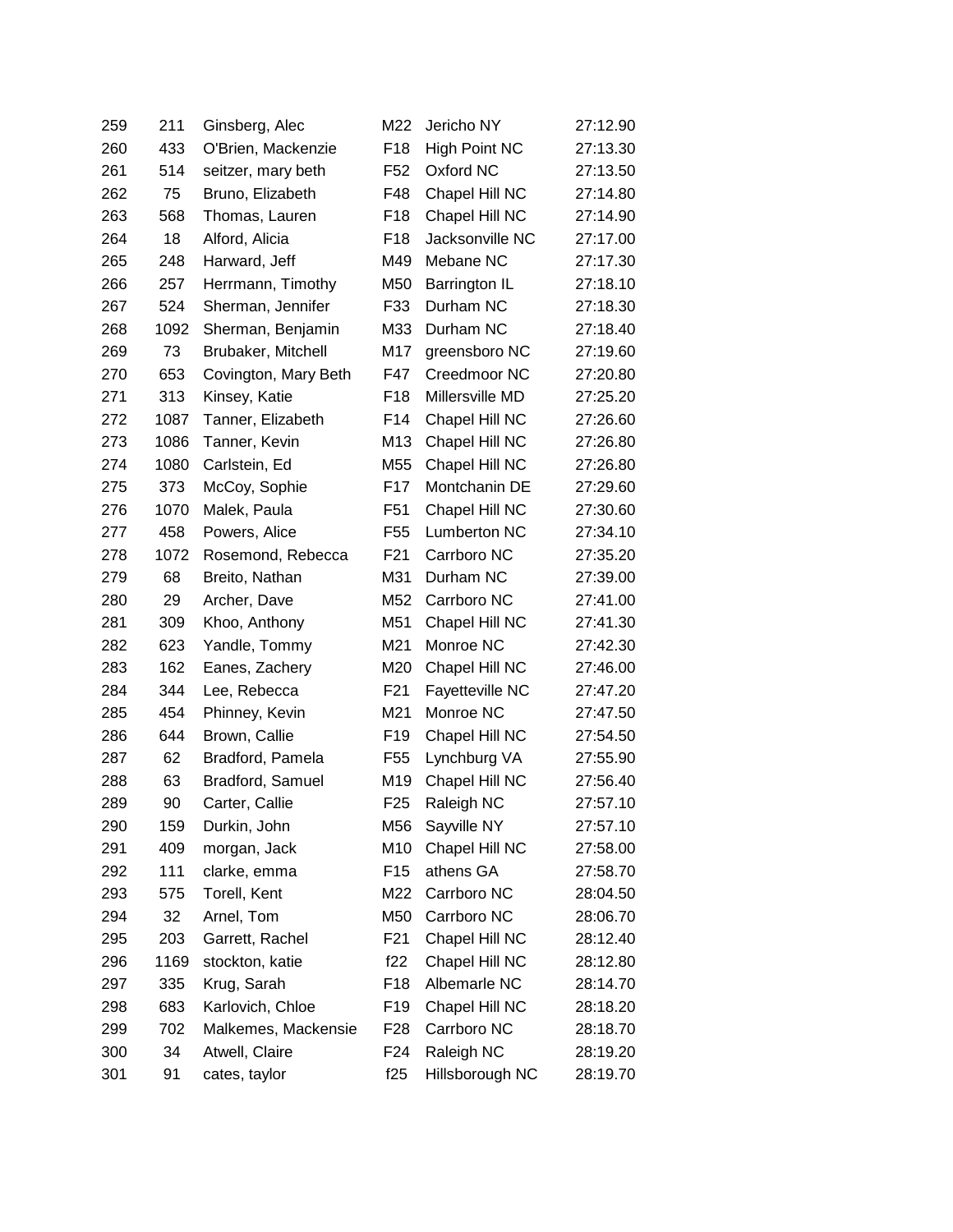| 302 | 231  | Hamati, Ashley         | F <sub>19</sub> | Winston-Salem NC        | 28:20.20 |
|-----|------|------------------------|-----------------|-------------------------|----------|
| 303 | 353  | Lussier, Courtney      | F <sub>18</sub> | Chapel Hill NC          | 28:23.50 |
| 304 | 165  | Edmonds, Susan         | F <sub>54</sub> | Fayetteville NC         | 28:25.40 |
| 305 | 612  | Wilcox, Annabelle      | F <sub>18</sub> | Chapel Hill NC          | 28:25.80 |
| 306 | 472  | Ramos, Chesley         | F8              | Hillsborough NC         | 28:28.00 |
| 307 | 270  | Howes, Patricia        | F47             | Chapel Hill NC          | 28:28.20 |
| 308 | 173  | Fadden, Stella         | F9              | Hillsborough NC         | 28:29.20 |
| 309 | 172  | Fadden, Emma           | F <sub>12</sub> | Hillsborough NC         | 28:29.30 |
| 310 | 739  | Van Wagner, Allan      | M55             | Chapel Hill NC          | 28:30.10 |
| 311 | 488  | Robinson, Marc         | M42             | Raleigh NC              | 28:31.60 |
| 312 | 161  | Duryea, Cara           | F32             | <b>Holly Springs NC</b> | 28:31.90 |
| 313 | 379  | Mckemie, John Robert   | M19             | Chapel Hill NC          | 28:33.50 |
| 314 | 1089 | Perkins, Emily         | F <sub>25</sub> | Morrisville NC          | 28:35.70 |
| 315 | 299  | Kanoy, Rick            | M63             | winston-salem NC        | 28:35.90 |
| 316 | 1062 | Zhai, Jing             | F <sub>50</sub> | Chapel Hill NC          | 28:36.50 |
| 317 | 327  | Kokenes, Rachel        | F <sub>21</sub> | charlotte NC            | 28:37.30 |
| 318 | 718  | POTTS, KENLEY          | F31             | Durham NC               | 28:38.20 |
| 319 | 241  | Harner, Betsy          | F30             | Mechanicsburg PA        | 28:38.30 |
| 320 | 209  | Gifford, Leslie        | F30             | Silver Spring MD        | 28:38.40 |
| 321 | 242  | Harner, Kate           | F30             | <b>Baltimore MD</b>     | 28:38.50 |
| 322 | 412  | Mouton, DanaO          | F <sub>18</sub> | Chapel Hill NC          | 28:38.80 |
| 323 | 386  | McNeely, Steven        | M42             | Salisbury NC            | 28:39.10 |
| 324 | 583  | Valverde Twiggs, Savan | F <sub>19</sub> | <b>Tiburon CA</b>       | 28:39.30 |
| 325 | 142  | DeLucia, Becca         | F <sub>20</sub> | Chapel Hill NC          | 28:39.90 |
| 326 | 626  | Young, Derrick         | M18             | Albemarle NC            | 28:41.90 |
| 327 | 701  | Lynn, Sonya            | F39             | <b>Efland NC</b>        | 28:42.50 |
| 328 | 700  | Lynn, Jason            | M38             | <b>Efland NC</b>        | 28:43.50 |
| 329 | 13   | Albanese, Katherine    | F <sub>20</sub> | Winston-Salem NC        | 28:45.90 |
| 330 | 314  | Klaff, Caroline        | F <sub>19</sub> | Chapel Hill NC          | 28:47.40 |
| 331 | 747  | Washington, Michael    | M28             | Durham NC               | 28:55.10 |
| 332 | 717  | Pollard, Tyler         | M23             | Chapel Hill NC          | 28:55.10 |
| 333 | 1088 | harris, william        | m37             | Pittsboro NC            | 28:56.90 |
| 334 | 349  | Logghe, Jill           | F <sub>58</sub> | Glenwood City WI        | 29:00.00 |
| 335 | 152  | Dorsett, Dawn          | F <sub>55</sub> | Charlotte NC            | 29:00.10 |
| 336 | 375  | McGinnis, Roline       | F53             | Charlotte NC            | 29:00.40 |
| 337 | 1068 | dean, scott            | M49             | Wendell NC              | 29:08.90 |
| 338 | 1069 | Pontrelli, Lance       | M43             | <b>WAKE FOREST NC</b>   | 29:09.00 |
| 339 | 738  | Tysinger, Courtney     | F33             | Durham NC               | 29:09.60 |
| 340 | 634  | Alemanni, Ashley       | F18             | greensboro NC           | 29:09.80 |
| 341 | 498  | Rush, Chelsea          | F21             | Chapel Hill NC          | 29:10.70 |
| 342 | 526  | Silvers, Gayla         | F35             | Mooresboro NC           | 29:10.70 |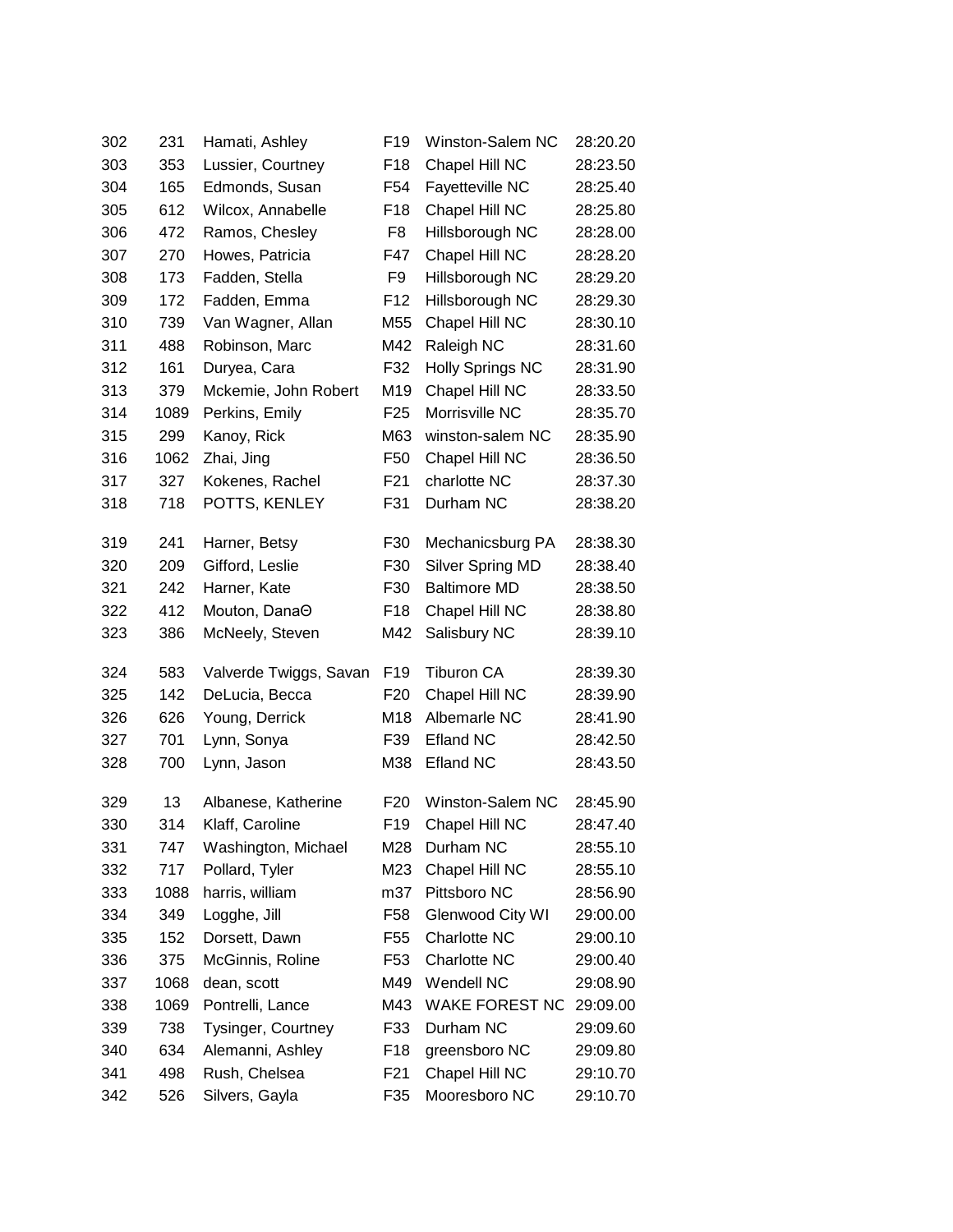| 343 | 28   | Archer, Ann         | F <sub>55</sub>  | Carrboro NC         | 29:13.90 |
|-----|------|---------------------|------------------|---------------------|----------|
| 344 | 218  | Goyani, Manisha     | F <sub>19</sub>  | Chapel Hill NC      | 29:16.30 |
| 345 | 711  | Murphy, Rich        | M67              | Chapel Hill NC      | 29:16.90 |
| 346 | 365  | Mason, Sydney       | F9               | Hillsborough NC     | 29:18.10 |
| 347 | 658  | Fenwick, Sarah      | F9               | Hillsborough NC     | 29:19.50 |
| 348 | 415  | Musser, Isaac       | M10              | Hillsborough NC     | 29:20.20 |
| 349 | 416  | Musser, Robyn       | F41              | Hillsborough NC     | 29:20.70 |
| 350 | 228  | Guthrie, Stephanie  | F <sub>27</sub>  | Washington DC       | 29:26.30 |
| 351 | 465  | Pureco, Hector      | M21              | Chapel Hill NC      | 29:30.10 |
| 352 | 361  | Manson, Morgan      | F <sub>21</sub>  | Chapel Hill NC      | 29:30.10 |
| 353 | 58   | Blunk, John         | M57              | Chapel Hill NC      | 29:32.00 |
| 354 | 83   | Candler, Tori       | F <sub>20</sub>  | Chapel Hill NC      | 29:32.50 |
| 355 | 599  | Wayson, George      | M52              | Durham NC           | 29:34.00 |
| 356 | 528  | Simonini, Libby     | F <sub>53</sub>  | <b>Cornelius NC</b> | 29:34.90 |
| 357 | 748  | watters, jacques    | m46              | Chapel Hill NC      | 29:36.00 |
| 358 | 288  | Jones, Carson       | F <sub>18</sub>  | Chapel Hill NC      | 29:38.20 |
| 359 | 106  | Chia, Yuin-Kay      | F27              | Chapel Hill NC      | 29:38.70 |
| 360 | 646  | Campbell, Christina | F <sub>20</sub>  | Cary NC             | 29:39.40 |
| 361 | 603  | Welge, Morgan       | F <sub>18</sub>  | Chapel Hill NC      | 29:39.60 |
| 362 | 141  | DeGeorge, Matthew   | M <sub>0</sub>   | Apex NC             | 29:42.00 |
| 363 | 732  | Showden, Carisa     | F40              | Carrboro NC         | 29:43.40 |
| 364 | 122  | Cossaart, Darren    | M50              | Oak Ridge NC        | 29:46.40 |
| 365 | 503  | Samuels, John       | M22              | Durham NC           | 29:47.80 |
| 366 | 400  | Millard, Charles    | M54              | Greenville NC       | 29:51.60 |
| 367 | 578  | Turner, Rebecca     | F <sub>19</sub>  | Chapel Hill NC      | 29:52.90 |
| 368 | 340  | Latham, Melissa     | F30              | Nashville NC        | 29:53.10 |
| 369 | 136  | Davis, Anna         | F <sub>52</sub>  | <b>Cornelius NC</b> | 29:55.50 |
| 370 | 577  | Turner, Emily       | F <sub>19</sub>  | Chapel Hill NC      | 29:55.60 |
| 371 | 576  | Trudell, Kayshel    | F <sub>19</sub>  | Chapel Hill NC      | 29:58.40 |
| 372 | 572  | thorndyke, jordan   | f25              | Chapel Hill NC      | 29:59.70 |
| 373 | 275  | Hunt, Summer        | F <sub>28</sub>  | Charlotte NC        | 30:03.10 |
| 374 | 581  | Vaca, Gabriela      | F31              | Charlotte NC        | 30:04.20 |
| 375 | 543  | Snow, David         | M50              | Wilmington NC       | 30:06.30 |
| 376 | 471  | Ramirez, Michael    | M21              | Chapel Hill NC      | 30:06.50 |
| 377 | 421  | Naranjo, Pablo      | M39              | Charlotte NC        | 30:07.40 |
| 378 | 10   | Afify, Hannah       | F21              | Chapel Hill NC      | 30:08.60 |
| 379 | 431  | Nugent, Julia       | F <sub>26</sub>  | Chapel Hill NC      | 30:11.10 |
| 380 | 170  | Espenschied, Scott  | M26              | Chapel Hill NC      | 30:11.70 |
| 381 | 554  | Stanford, Maddie    | F <sub>20</sub>  | Carrboro NC         | 30:12.30 |
| 382 | 1173 | Park, Emma          | F19              | Chapel Hill NC      | 30:13.20 |
| 383 | 103  | Cheek, David        | M53              | Mebane NC           | 30:13.70 |
| 384 | 491  | Rollins, Carlton    | F <sub>19</sub>  | Durham NC           | 30:14.00 |
| 385 | 269  | Howard, NEVA        | F40              | <b>DURHAM NC</b>    | 30:18.00 |
| 386 | 417  | Mwaura, Caroline    | F <sub>2</sub> 1 | Chapel Hill NC      | 30:21.80 |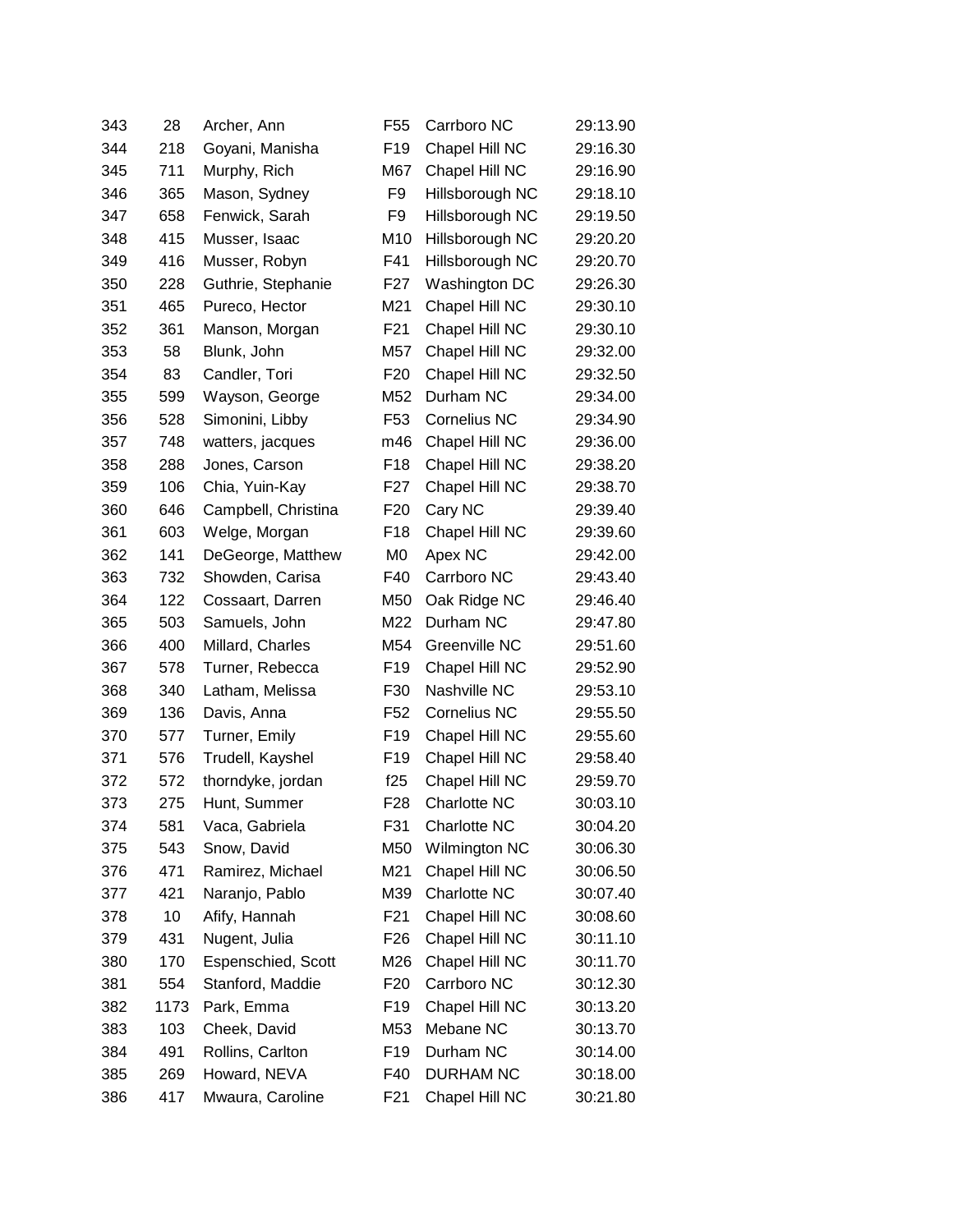| 387 | 520  | Shanahan, Tate            | M18             | Chapel Hill NC       | 30:22.50 |
|-----|------|---------------------------|-----------------|----------------------|----------|
| 388 | 198  | Freeman, Jackson          | M18             | Chapel Hill NC       | 30:22.70 |
| 389 | 224  | Grover, Kajal             | F <sub>18</sub> | Waxhaw NC            | 30:23.30 |
| 390 | 221  | Greenberg, Katie          | F <sub>19</sub> | Miami FL             | 30:27.80 |
| 391 | 550  | Sreenivasan, Priya        | F <sub>20</sub> | Chapel Hill NC       | 30:30.30 |
| 392 | 60   | Bottoms, Trent            | M21             | <b>Rural Hall NC</b> | 30:33.40 |
| 393 | 71   | Browder, Alissa           | F <sub>20</sub> | Chapel Hill NC       | 30:33.40 |
| 394 | 493  | Rosenquest, Krista        | F <sub>18</sub> | Raleigh NC           | 30:35.30 |
| 395 | 549  | Sprinkle, Taylor Sprinkle | F <sub>18</sub> | Lexington NC         | 30:35.70 |
| 396 | 522  | Shea, Julianne            | F <sub>21</sub> | Chapel Hill NC       | 30:36.40 |
| 397 | 195  | Frederick, Eric           | M54             | Raleigh NC           | 30:37.20 |
| 398 | 573  | Tiwari, Shristi           | F <sub>19</sub> | Chapel Hill NC       | 30:38.80 |
| 399 | 593  | Ware, Robert              | M29             | Hillsborough NC      | 30:38.90 |
| 400 | 414  | Musser, Benjamin          | M8              | Hillsborough NC      | 30:43.60 |
| 401 | 712  | Ogden, Jacque             | F47             | Durham NC            | 30:44.10 |
| 402 | 118  | Cook, Addison             | F <sub>18</sub> | Chapel Hill NC       | 30:48.90 |
| 403 | 107  | Chisdock, Lauren          | F <sub>18</sub> | Chapel Hill NC       | 30:49.80 |
| 404 | 720  | Rakes, Caroline           | F <sub>20</sub> | Roanoke VA           | 30:54.40 |
| 405 | 348  | Link, Allison             | F <sub>19</sub> | Roanoke VA           | 30:54.60 |
| 406 | 40   | Barad, Priyanka           | F <sub>19</sub> | Chapel Hill NC       | 31:01.60 |
| 407 | 715  | Phillips, Haley           | F <sub>24</sub> | Chapel Hill NC       | 31:03.00 |
| 408 | 174  | Farwell, Kristie          | F39             | Raleigh NC           | 31:04.20 |
| 409 | 695  | Lints, Cindy              | F47             | <b>Lincolnton NC</b> | 31:05.80 |
| 410 | 696  | Lints, Sarah              | F <sub>20</sub> | Lincolnton NC        | 31:06.00 |
| 411 | 552  | Stanford, Katie           | F <sub>22</sub> | Carrboro NC          | 31:06.80 |
| 412 | 188  | Foster, Kristin           | F <sub>19</sub> | Raleigh NC           | 31:09.00 |
| 413 | 171  | Eustace, Danielle         | F <sub>20</sub> | Cary NC              | 31:09.20 |
| 414 | 370  | McCann, Michael           | M58             | Dudley NC            | 31:15.20 |
| 415 | 260  | Hinson, Kathy             | F <sub>50</sub> | Chapel Hill NC       | 31:18.70 |
| 416 | 475  | Reed, Michael             | M58             | Chapel Hill NC       | 31:20.30 |
| 417 | 329  | Konter, Jay               | M52             | <b>GRAHAM NC</b>     | 31:24.50 |
| 418 | 553  | Stanford, Lyda            | F <sub>55</sub> | Carrboro NC          | 31:24.90 |
| 419 | 132  | Danieley, Sara            | F <sub>19</sub> | Chapel Hill NC       | 31:27.80 |
| 420 | 66   | Braner, Gloria            | F47             | <b>GRAHAM NC</b>     | 31:29.00 |
| 421 | 601  | Webster, Ashley           | F <sub>20</sub> | Chapel Hill NC       | 31:50.90 |
| 422 | 54   | Bird, Suzanne             | F <sub>54</sub> | CHARLOTTE NC         | 31:51.00 |
| 423 | 602  | Webster, Ray              | M48             | Winston-Salem NC     | 31:51.10 |
| 424 | 652  | Covington, Carl           | M51             | Creedmoor NC         | 31:53.10 |
| 425 | 620  | Wood, Courtney            | F <sub>18</sub> | Chapel Hill NC       | 32:05.70 |
| 426 | 167  | Ellis, Caitlyn            | F <sub>18</sub> | Chapel Hill NC       | 32:05.70 |
| 427 | 1082 | Oroszlan, Cate            | F27             | Richmond VA          | 32:06.60 |
| 428 | 714  | Phillips, Caroline        | F <sub>24</sub> | Chapel Hill NC       | 32:08.80 |
| 429 | 614  | Williams, David           | M52             | Raleigh NC           | 32:09.80 |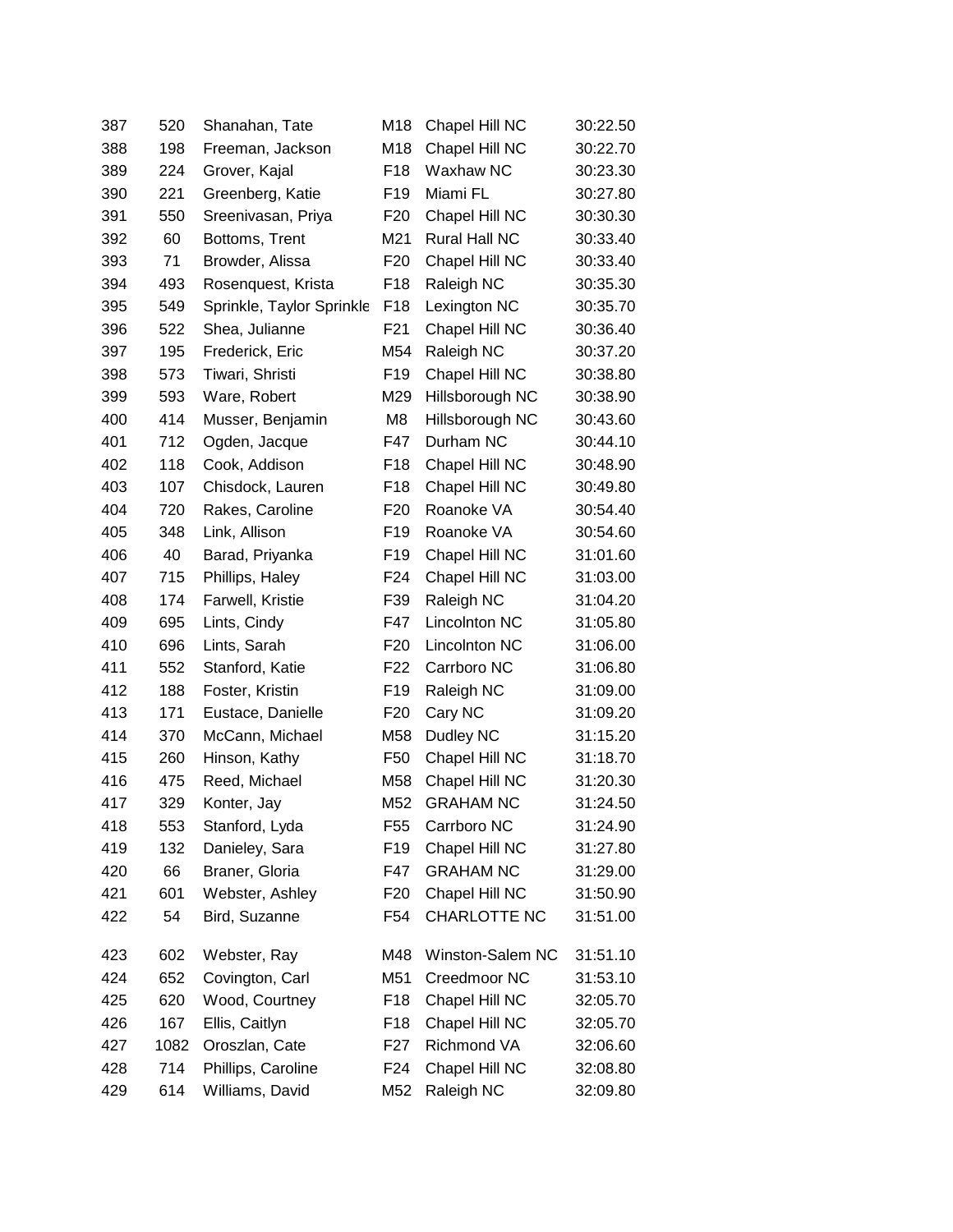| 430 | 555  | Stanley, Jennifer     | F47             | greensboro NC        | 32:12.10 |
|-----|------|-----------------------|-----------------|----------------------|----------|
| 431 | 307  | Kerr, Josephine       | F36             | Durham NC            | 32:14.80 |
| 432 | 374  | McDuff, Mary          | F <sub>21</sub> | Baton Rouge LA       | 32:17.10 |
| 433 | 219  | Grady, Elizabeth      | F <sub>18</sub> | Chapel Hill NC       | 32:19.40 |
| 434 | 237  | Harding, Anna         | F <sub>18</sub> | Chapel Hill NC       | 32:19.70 |
| 435 | 426  | Newell, Olivia        | F <sub>18</sub> | Chapel Hill NC       | 32:20.00 |
| 436 | 338  | Larkin-Thorsen, Ginny | F <sub>22</sub> | Chapel Hill NC       | 32:21.90 |
| 437 | 95   | Chaimowitz, Corryn    | F <sub>18</sub> | bellmore NY          | 32:22.20 |
| 438 | 604  | Welsh, Lori           | F43             | <b>CARY NC</b>       | 32:23.20 |
| 439 | 750  | Willcox, Bill         | m56             | Chapel Hill NC       | 32:32.90 |
| 440 | 94   | Caudill, Claire       | F <sub>19</sub> | Chapel Hill NC       | 32:36.30 |
| 441 | 371  | McCord, Timothy       | M29             | Chapel Hill NC       | 32:42.50 |
| 442 | 391  | Mendoza, Andrea       | F <sub>20</sub> | Chapel Hill NC       | 32:43.90 |
| 443 | 44   | Barnes, Glenn         | M36             | <b>GRAHAM NC</b>     | 32:45.70 |
| 444 | 297  | Kamm, Heidi           | F <sub>18</sub> | Chapel Hill NC       | 32:47.40 |
| 445 | 255  | Herrmann, Paula       | F <sub>50</sub> | Barrington IL        | 32:48.10 |
| 446 | 660  | Friend, Abbey         | F <sub>21</sub> | Chapel Hill NC       | 32:54.80 |
| 447 | 392  | Mendoza, Maritza      | F <sub>21</sub> | Chapel Hill NC       | 32:56.30 |
| 448 | 610  | Whitener, John        | M50             | asheboro NC          | 32:58.70 |
| 449 | 354  | MacMillan, Dory       | F <sub>19</sub> | Chapel Hill NC       | 33:04.00 |
| 450 | 661  | Fritz, Julie          | F <sub>54</sub> | Chapel Hill NC       | 33:14.00 |
| 451 | 659  | Finnis, Lauren        | F <sub>26</sub> | New York NY          | 33:17.40 |
| 452 | 290  | Jordan, Aubrey        | F30             | Hillsborough NC      | 33:17.60 |
| 453 | 423  | Nava, Galan           | M8              | Mebane NC            | 33:18.20 |
| 454 | 240  | Harmon, Kyle          | F <sub>19</sub> | Chapel Hill NC       | 33:23.00 |
| 455 | 89   | Carson, Bob           | M59             | athens GA            | 33:23.80 |
| 456 | 301  | Keener, John          | M43             | <b>CARY NC</b>       | 33:28.70 |
| 457 | 1061 | Wortham, Marshall     | M39             | Fuquay-Varina NC     | 33:31.50 |
| 458 | 51   | Bennett, Ashley       | F <sub>24</sub> | <b>DURHAM NC</b>     | 33:32.80 |
| 459 | 527  | Simmons, Isabel       | F11             | Chapel Hill NC       | 33:34.60 |
| 460 | 332  | Kretchmar, Jennifer   | F42             | Carrboro NC          | 33:37.70 |
| 461 | 108  | Clark, Allie          | F <sub>19</sub> | Chapel Hill NC       | 33:44.20 |
| 462 | 648  | Casson, Ashley        | F <sub>20</sub> | Chapel Hill NC       | 33:46.80 |
| 463 | 109  | Clark, Sydney         | F14             | Fuquay-Varina NC     | 33:54.70 |
| 464 | 459  | Powers, William       | M79             | Chapel Hill NC       | 33:58.00 |
| 465 | 432  | Oakley, Kaitlyn       | F <sub>19</sub> | Greenville NC        | 34:01.80 |
| 466 | 448  | Parlier, Abigail      | F <sub>18</sub> | Chapel Hill NC       | 34:04.20 |
| 467 | 80   | Burton, Lauren        | F <sub>19</sub> | Chapel Hill NC       | 34:08.20 |
| 468 | 463  | Proctor, Casey        | F <sub>23</sub> | Chapel Hill NC       | 34:13.90 |
| 469 | 445  | Pappas, Toni          | F <sub>19</sub> | Durham NC            | 34:14.30 |
| 470 | 23   | Anderson, Jennifer    | F46             | <b>High Point NC</b> | 34:15.20 |
| 471 | 745  | Ward, Mary            | F <sub>20</sub> | Eden NC              | 34:20.10 |
| 472 | 561  | Sturm, Robert         | M38             | Raleigh NC           | 34:25.50 |
| 473 | 101  | Chappell, Gina        | F41             | <b>RALEIGH NC</b>    | 34:26.20 |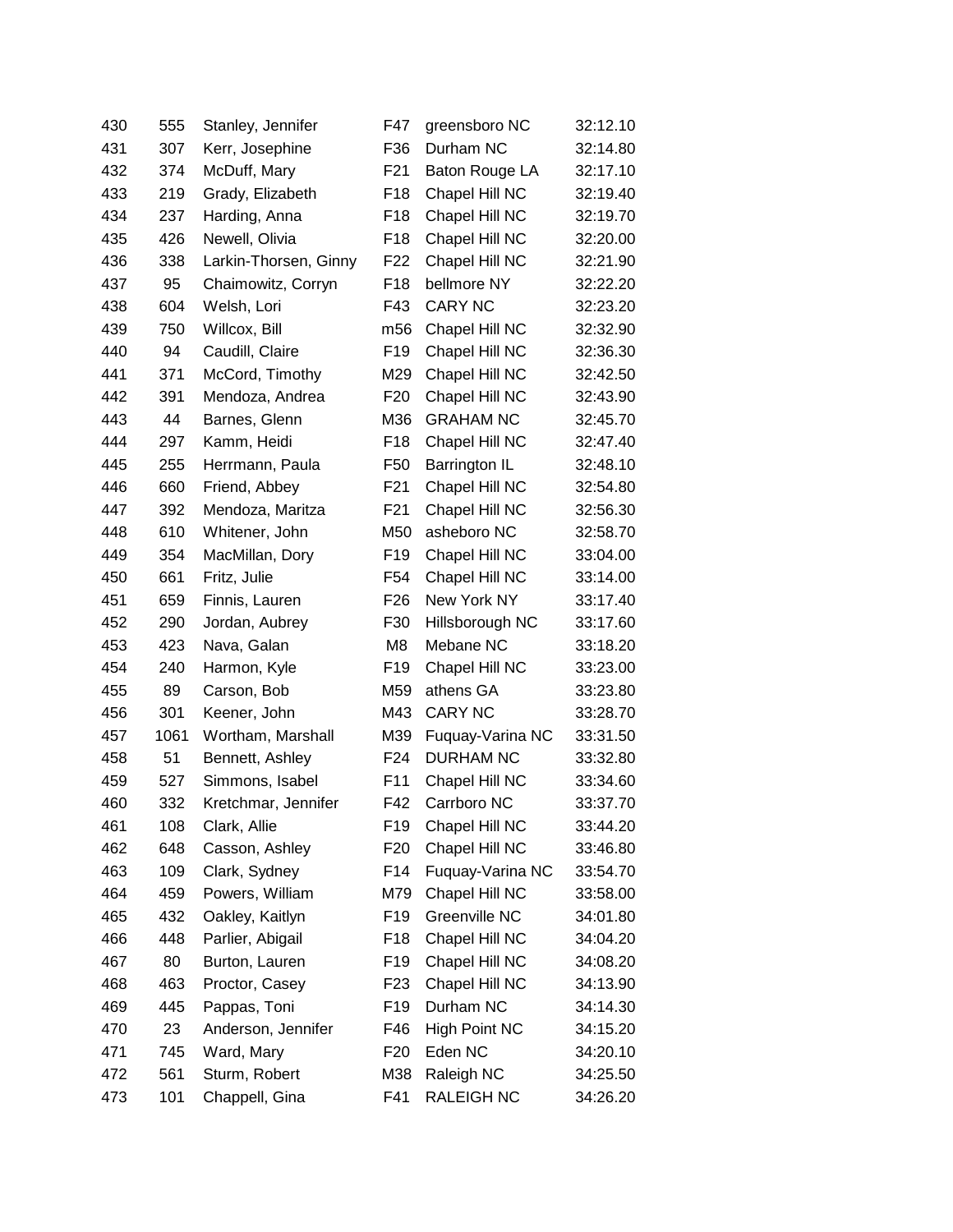| 474 | 204  | Gauger, Kelley          | F <sub>35</sub> | Durham NC            | 34:27.60 |
|-----|------|-------------------------|-----------------|----------------------|----------|
| 475 | 600  | Wayson, Jennifer        | F48             | Durham NC            | 34:27.80 |
| 476 | 570  | Thompson, Joshua        | M28             | <b>Henderson NC</b>  | 34:34.50 |
| 477 | 569  | Thompson, Anne          | F51             | Henderson NC         | 34:35.00 |
| 478 | 126  | Cress, Christina        | F <sub>24</sub> | <b>RALEIGH NC</b>    | 34:36.20 |
| 479 | 189  | Foster, Pamela          | F49             | Raleigh NC           | 34:45.50 |
| 480 | 619  | WOLF, KIMBERLEA         | F49             | Bay City MI          | 34:51.10 |
| 481 | 641  | Bonner, Allison         | F <sub>22</sub> | Durham NC            | 34:57.70 |
| 482 | 479  | Reynolds, Ingrid        | F49             | <b>Charlotte NC</b>  | 34:58.80 |
| 483 | 12   | Akialis, Kristen        | F <sub>19</sub> | Chapel Hill NC       | 34:59.90 |
| 484 | 686  | Khan, Farhan            | M18             | Chapel Hill NC       | 35:00.50 |
| 485 | 114  | Cline, Reagan           | F <sub>18</sub> | Chapel Hill NC       | 35:01.00 |
| 486 | 251  | Henderson, Lynn         | F54             | Apex NC              | 35:01.60 |
| 487 | 331  | Kreig, Colleen          | F49             | Raleigh NC           | 35:01.70 |
| 488 | 1171 | Murthy, Sanjana         | F <sub>19</sub> | Charlotte NC         | 35:02.70 |
| 489 | 1179 | Morrow, Meredith        | F <sub>19</sub> | <b>Charlotte NC</b>  | 35:02.90 |
| 490 | 250  | Henderson, Emily        | F22             | Apex NC              | 35:04.40 |
| 491 | 197  | Freeman, Elizabeth      | F <sub>21</sub> | Carrboro NC          | 35:20.50 |
| 492 | 187  | Fortier, Kevin          | M20             | Chapel Hill NC       | 35:31.90 |
| 493 | 733  | Sinnott, Halle          | F <sub>20</sub> | Chapel Hill NC       | 35:32.80 |
| 494 | 363  | Martinez-Yerena, Angela | F11             | Chapel Hill NC       | 35:39.40 |
| 495 | 230  | Hair, Lauren            | F <sub>28</sub> | <b>Timberlake NC</b> | 35:42.00 |
| 496 | 560  | sturgis, meshell        | F <sub>22</sub> | Durham NC            | 35:48.20 |
| 497 | 123  | Cossaart, Kimberly      | F50             | Oak Ridge NC         | 36:42.40 |
| 498 | 345  | Leiner, Natalie         | F <sub>25</sub> | <b>CARY NC</b>       | 36:48.10 |
| 499 | 656  | Farley, Bill            | M65             | Chapel Hill NC       | 36:53.50 |
| 500 | 320  | Knowlson, Nicole        | F <sub>19</sub> | Chapel Hill NC       | 36:59.10 |
| 501 | 490  | Roggenbuck, Sharon      | F75             | Hillsborough NC      | 37:09.10 |
| 502 | 507  | Schober, Alex           | M22             | Chapel Hill NC       | 37:10.50 |
| 503 | 1079 | Boulton, Chris          | M53             | Chapel Hill NC       | 37:44.80 |
| 504 | 676  | Hunnings, Kenzie        | F <sub>22</sub> | Durham NC            | 37:54.60 |
| 505 | 76   | Bryant, Alexandria      | F22             | Raleigh NC           | 37:57.60 |
| 506 | 716  | Piepmeyer, Lindsey      | F <sub>22</sub> | Chapel Hill NC       | 37:59.10 |
| 507 | 662  | Fritz, Leslie           | F <sub>23</sub> | Chapel Hill NC       | 38:05.40 |
| 508 | 121  | Cossaart, Abigail       | F <sub>18</sub> | Oak Ridge NC         | 38:10.10 |
| 509 | 186  | Forte, Aisha            | F22             | Raleigh NC           | 38:12.50 |
| 510 | 284  | Johnson, Henry          | M21             | Greenville NC        | 38:14.70 |
| 511 | 731  | Shaw-Long, Tanya        | F47             | Durham NC            | 38:24.20 |
| 512 | 483  | Rhodes, Emmaline        | F <sub>9</sub>  | Hillsborough NC      | 38:24.30 |
| 513 | 306  | Kenyon, Sierra          | F <sub>9</sub>  | <b>Efland NC</b>     | 38:55.70 |
| 514 | 267  | Horton, Logan           | M21             | Hillsborough NC      | 38:56.30 |
| 515 | 196  | Frederick, Shari        | F <sub>52</sub> | Raleigh NC           | 38:58.10 |
| 516 | 160  | Durkin, Kristina        | F21             | Chapel Hill NC       | 39:44.20 |
| 517 | 367  | Mathias, Steven         | M49             | Fayetteville NC      | 39:53.50 |